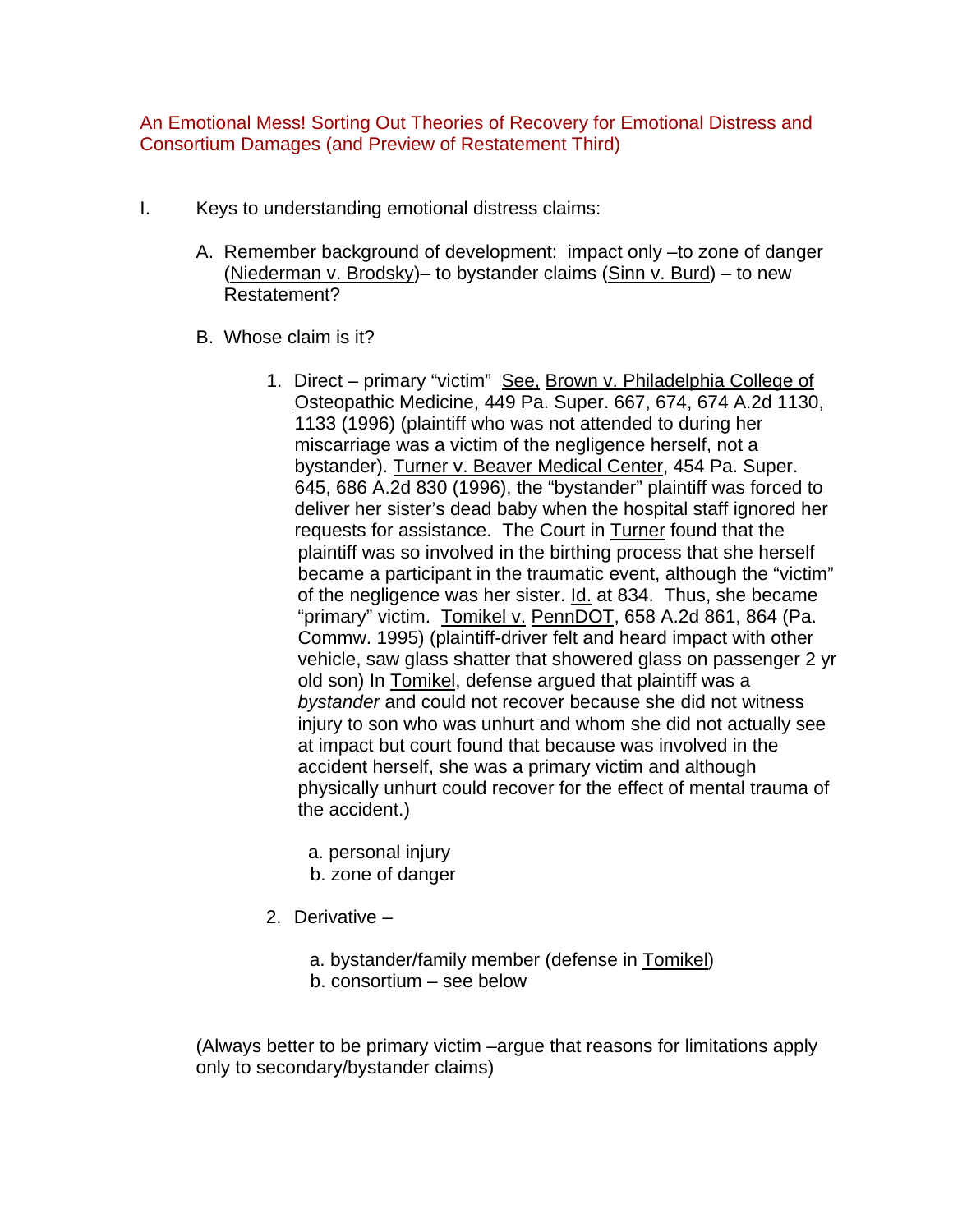- C. What is the underlying tort? (New Restatement approach)
	- 1. personal injury
		- a. pain and suffering ("parasitic" damages)
		- b. loss of consortium\*

\***consortium is not a claim for emotional and mental trauma,** Jackson v. Travelers Insurance Co., 414 Pa. Super. 336, 344, 606 A. 2d 1384, 1388 (1992); Sinn v. Burd, 404 A. 2d 672, 675 n. 3(Pa. 1979)("Solatium, or solace, describes a type of monetary damages awarded the decedent's survivors to recompense them for their feelings of anguish, bereavement, and grief caused by the fact of the decedent's death. **Although most civil law nations provide such damages for the bereaved relatives, it has been steadfastly rejected by the common law."**)

**But "companionship" is clearly an element of the consortium claim,** see discussion in Daughen v. Fox, 372 Pa. Super. 405, 418-419, 539 A. 2d 858, 865 (1988)(denial of damages for loss of companionship due to death of dog!), since it arises out of the rights of each spouse in the marriage relationship to the companionship, society and affection of each other in their life together. Id., citing Burns v. Pepsi-Cola, 353 Pa. Super. 571, 576, 510 A. 2d 810, 812 (1986).

The term "services" is now understood to imply "whatever of aid, assistance, comfort and society the [spouse] would be expected to render … under the circumstances and in the condition in which they may be placed, whatever those may be." Bedillion v. Frazee, 408 Pa. 281, 183 A. 2d 341 (1962). See also Ball v. Johns-Manville Corp., 425 Pa. Super. 369, 379, 625 A. 2d 650, 655 (1993)(asbestos-related disease inhibited husband's normal activities, "including his ability to provide *companionship*…..")(emphasis added);

(Remember in death cases, spouse must bring loss of consortium as part of wrongful death case NOT separate consortium claim. However, if pre-death loss of consortium, spouse can also bring own action for pre-death time period.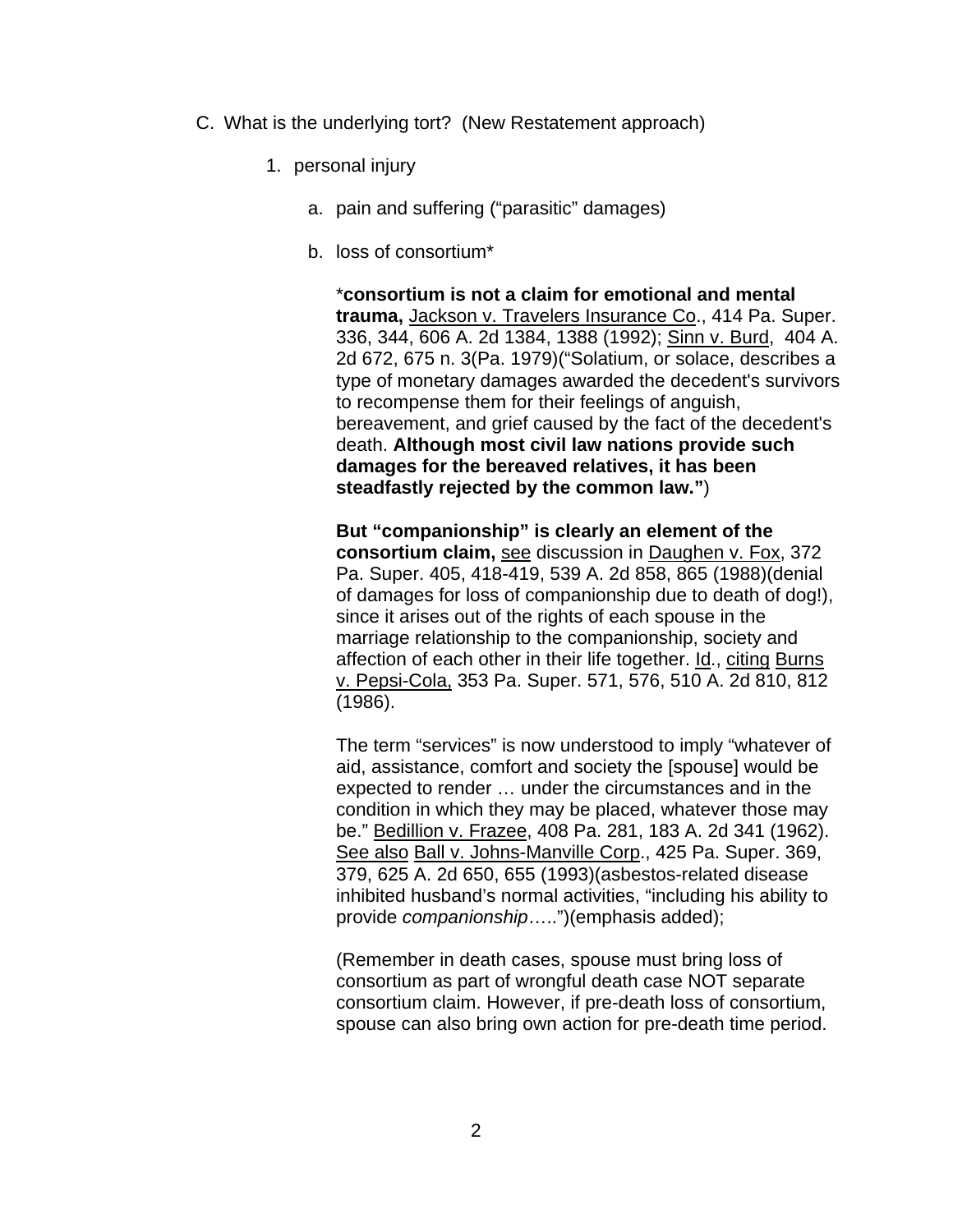- 2. "stand alone" infliction of emotional distress
	- a. Intentional -direct -bystander
	- b. negligent
- i. zone of danger /other "direct"
- ii. bystander
- 3. other torts with emotional component–defamation/invasion of privacy/false light/malicious prosecution –have their own requirements
- C. Keep in mind: "Pure" emotional distress claims (outside the context of personal injury) are the exception rather than the rule. Despite liberalization Restatement draft comments emphasize this is still the case.

(And don't forget in any tort that involves communication:  $1<sup>st</sup>$  Amendment implications)

- II. Pain and Suffering
	- A. "Impact" requirement-
		- 1. no matter how slight. Botek v. Mine Safety Appliance Corp., 531 Pa.160, 611 A.2d 1174 (1992) (plaintiff suffered physical injury, albeit relatively minor, due to mistaken inhalation of carbon monoxide, and "all of the consequent psychological and emotional pain … [was] compensable" ). Shumosky v. Lutheran Welfare Services of Northeastern PA, Inc. , 784 A.2d 196 (Pa. Super. 2001)(AIDS needle stick case)
		- 2. courts often use as excuse to exclude claims in what are really "stand alone" cases See Doe v. Philadelphia Community Health Alternatives AIDS Task Force 745 A. 2d 25 (Pa. Super.,2000.) affirmed per curium, 564 Pa. 264, 767 A.2d 548 ( Pa. 2001)(influenza vaccines not impact; There was no allegation or proof that Plaintiff had a contractual or fiduciary relationship with PCHA. There was no proof that PCHA provided *medical treatment,* which would have put Plaintiff's cause of action within the realm of medical malpractice.)

 OR find "impact" when they want to allow claim Tomikel v. PennDOT, 658 A.2d 861, 864 (Pa. Commw. 1995) (plaintiff driver *felt and heard impact* with other vehicle, saw glass shatter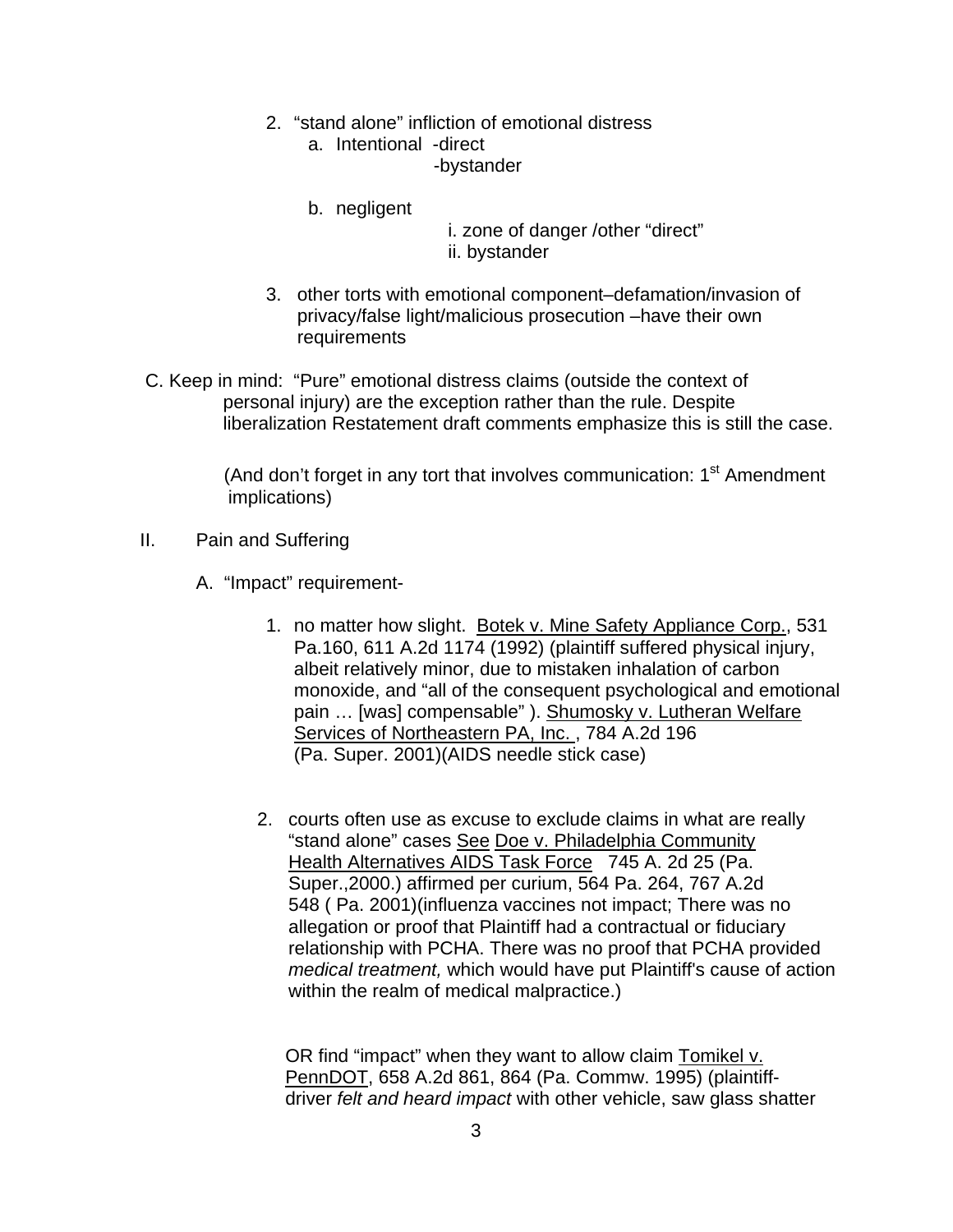that showered glass on passenger son)(really a bystander case? See discussion above) See also Stoddard v. Davidson, 355 Pa. Super. 262, 513 A.2d 419 (1986) (jostling felt by occupants of vehicle when it ran over body of hit and run victim left in the road by defendant sufficient "physical impact").

- 2. frequently confused with physical injury or physical manifestation—which is a different issue. see, e.g., Banyas v. Lower Bucks Hospital, 293 Pa. Super. 122, 128-29, 437 A.2d 1236, 1239-40 (1981) (blending discussion of recovery for only emotional injuries with references to impact rule).
	- a. Gregorio v. Zeluck, 451 Pa.Super. 154, 678 A.2d 810 (1996)(no cause of action where retained sponge case caused only odor) wrongly decided? Compare Colacicco v. Karumbaya, NO. 99 CV 2861 (Lackawanna C. P. January 2, 2004)(Nealon, J.)(Colacicco reportedly experienced emotional distress and mental anguish upon learning that a potentially infectious sponge had been left in his body without his consent following his 1994 surgery, but never actually developed infection) "…..While it is true that Colacicco never actually developed an infection from the retained sponge, he allegedly suffered four months of fear and anxiety that such an infection could occur. *See* Shumosky v. Lutheran Welfare Services of Northeastern Pennsylvania, Inc., 784 A.2d 196, 201-202 (Pa. Super. 2001) (nurse who was stuck by a needle used on an AIDS patient could recover parasitic damages for fear of possible development of AIDS); Murphy v. Abbott Laboratories, 930 F.Supp. 1083, 1087 (E.D. Pa. 1996) (same)".
- B. Viable infant to pre-death
	- 1. Hudak v. Georgy, 535 Pa. 152, 634 A.2d 600 (1993)(live birth made viability irrelevant; infant born alive "person" for purposes of wrongful death action)
	- 2. viable fetus even though stillborn. Amadio v. Levin, 509 Pa. 199, 501 A. 2d 1085 (1985).
	- 3. semi-conscious/vegetative state? see Terwilliger v. Kitchen, 781 A.2d 1201, 1210 n.9 (Pa. Super.2001) (accident victim had pulse and was moaning); Wagner v. York Hospital, 415 Pa. Super. 1, 608 A. 2d 496 (1992)(loss of life's pleasures instruction – component of pain and suffering—proper even though plaintiff in persistent vegetative state; evidence did not irrefutably establish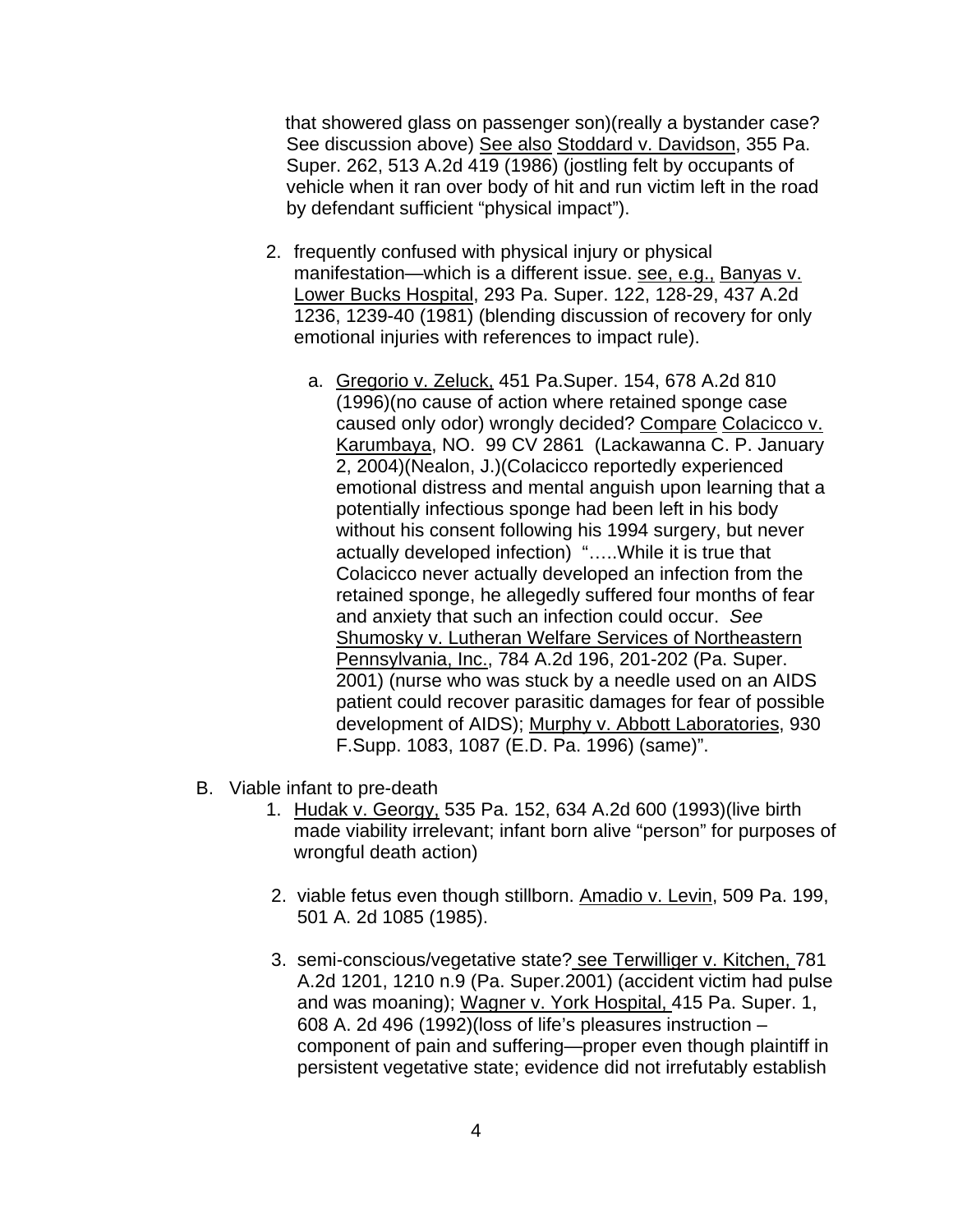that he was totally unaware of his surroundings and no one could positively say what he was able to perceive)

- 4. current Pennsylvania case law is clear that death is the cut off for measurement of mental distress or pain and suffering. No compensation is not available for a "shortened life expectancy," or loss of life's pleasures occurring after death. The seminal case: Willinger v. Mercy Catholic Medical Center, 482 Pa. 441, 393 A. 2d 1188 (1978).
- C. But not fright prior to impact? See Nye v. Commonwealth of Penna., 331 Pa. Super. 209, 480 A. 2d 318 (1984)(no recovery)(dicta); but see Commonwealth of Pennsylvania, Department of Transportation v. Phillips, 87 Pa. Commw. 504, 488 A. 2d 77 (1985) (damages from the moment of injury to the moment of death including the fright and mental suffering attributed to the peril leading to the decedent's death even where the deceased died instantly as a result of the accident.)
- D. Remember (4) components: pain and suffering (including mental anguish); embarrassment and humiliation; loss of ability to enjoy the pleasures of life; and disfigurement.
- III. Intentional Infliction of Emotional Distress
	- A. Is there such a tort in PA?

1. **The Supreme Court has never actually adopted the Restatement on this issue,** Taylor v. Albert Einstein Medical Center, 562 Pa. 176, 181, 754 A. 2d 650, 652 (2000)("although we have never expressly recognized a cause of action for intentional infliction of emotional distress……**we have cited the section as setting forth the minimum elements** necessary to sustain such a cause of action." ) Kazatsky v. King David Memorial Park, Inc., 515 Pa. 183, 527 A.2d 988 (1987)(this Court has acknowledged, but never had occasion to adopt).

 2. The Supreme Court has never come across a set of circumstances where it would find such a cause of action: Papieves v. Lawrence, 437 Pa. 373, 263 A.2d 118 (1970). (defendant, after striking and killing plaintiff's son with an automobile, failed to notify authorities or seek medical assistance and buried body in field where it was discovered two months later) recognized Restatement (Second) Section 46, but actually decided the case under the mistreatment of corpse precedents)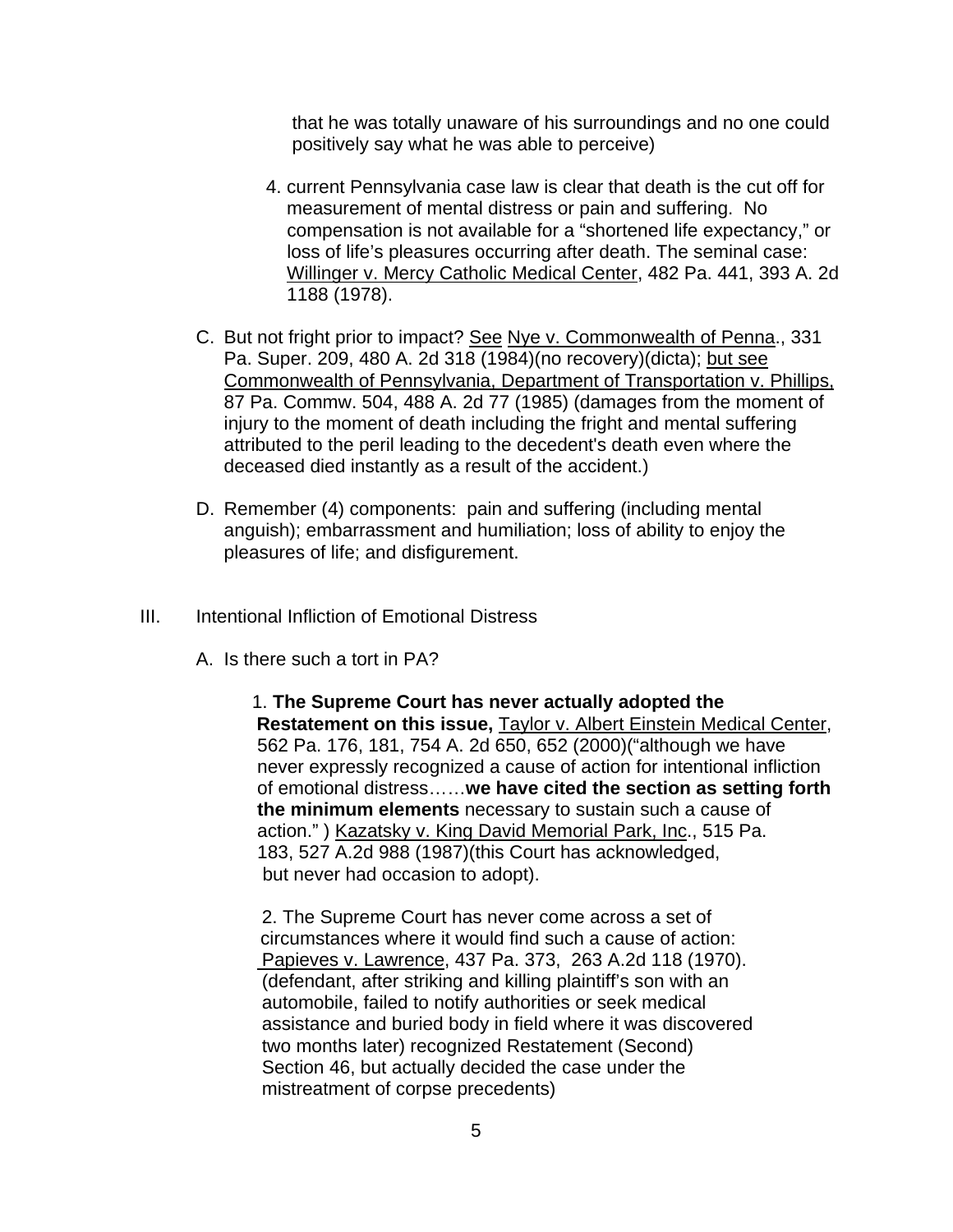3. **Nevertheless, the Superior and Commonwealth courts appear to have found that an action of the intentional infliction of mental distress is cognizable in Pennsylvania**. McNeal v. City of Easton, 143 Pa.Cmwlth. 151, 598 A.2d 638 (1991)(but tort not found- supervisors who failed to prevent plaintiff's co-workers from taunting him were unaware of workers' conduct); Hoffman v. Memorial Osteopathic Hospital, 342 Pa. Super. 375, 492 A. 2d 1382 (1985)(claim stated where physician dismissed patient's complaints, refused to assist him when he fell to the floor, and walked away, instructing staff not to pick him up);

- B. Intent required:
	- 1. intent to cause severe emotional distress
		- a. have purpose or
		- b. act knowing substantially certain to result
	- or
- 2. in reckless disregard of whether plaintiff would suffer such harm
	- a. know of the risk or know facts which make it obvious
	- b. fail to take precautions to eliminate or reduce risk.
- C. Threshold of conduct:
	- 1. Pennsylvania case law repeatedly recites the standard of conduct as "outrageous and extreme," that which goes "beyond all possible bounds of decency, and ….regarded as atrocious, and utterly intolerable in a civilized community." (Objective standard unless knowledge of peculiar susceptibility) Consistent with majority of jurisdictions and new Restatement
	- 2. Court exercises heightened "screening" role to restrict the claims which go to the jury to only the most egregious and obvious of circumstances.
	- 3. Paucity of cases in PA finding liability indicates that this tort is disfavored. Appellate examples are few and not of recent vintage:

Field v. Philadelphia Electric Co., 388 Pa. Super. 400, 565 A.2d 1170 (1989) (power company which intentionally vented radioactive steam into a tunnel where the worker was working solely to keep a reactor operational while the worker was remedying a standingwater problem in an off-gas pipe tunnel, and whose company officials deliberately made two false statements to the worker to conceal those actions, could arguably be liable for IIED to the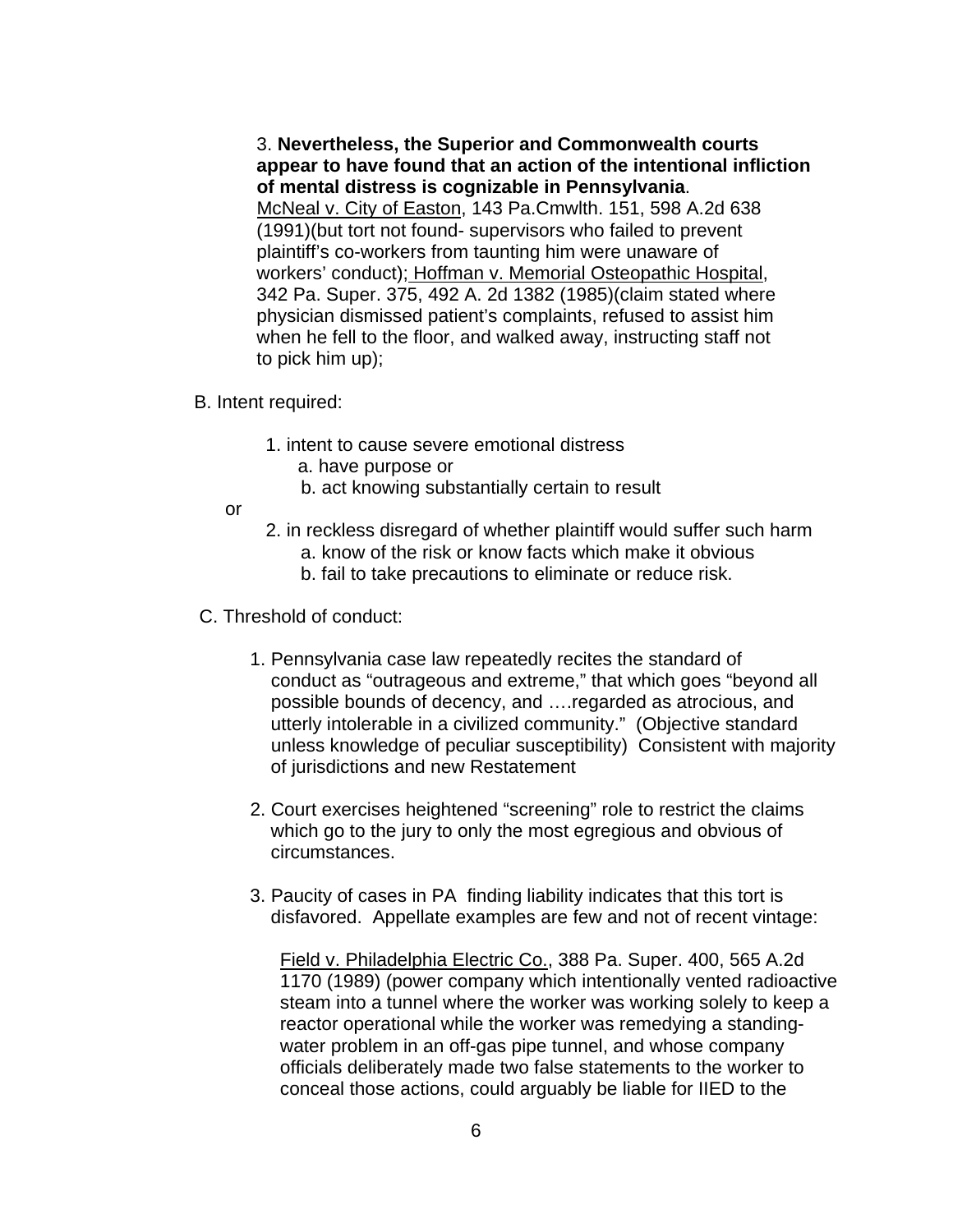worker who was exposed to high levels of radiation during work); Bartanus v. Lis, 332 Pa.Super. 48, 480 A.2d 1178 (1984)(Plainitiff's brother and sister-in-law told vicious lies about plaintiff to his son and acted to damage relationship between them to entice son to stay away from father); Hoffman v. Memorial Osteopathic Hospital, 342 Pa. Super. 375, 492 A. 2d 1382 (1985)(physician dismissed patient's complaints, refused to assist him when he fell to the floor, and walked away, instructing staff not to pick him up); Commonwealth v. Balistera, 329 Pa. Super. 148, 478 A.2d 5 (1984)( acts of sexual misconduct involving children); Banyas v. Lower Bucks Hospital, 293 Pa. Super. 122, 437 A. 2d 1236 (1981)(allegations that defendants intentionally fabricated records to suggest that plaintiff had killed a third party causing plaintiff to be indicted for homicide); Chuy v. Philadelphia Eagles Football Club, 595 F. 2d 1265 (3d Cir. 1979)(defendant's team physician released to press information that plaintiff was suffering from fatal disease, when physician knew the information was false).

- 4. Physical harm or physical manifestation?
	- a. not under new Restatement.
	- b. under PA law: Kazatsky v. King David Memorial Park, Inc., 515 Pa. 183, 527 A.2d 988 (1987) -**mental distress requires "some objective proof"** which the majority opinion equates with medical evidence. Kazatsky, at 995. Justice Larson, concurring, notes that he would not establish a *per se* rule that *medical* evidence is required in *every* case, because there are situations that are so extreme that the enormity of the outrage carries with it the conviction of severe and serious mental distress which is neither feigned nor trivial. (For example, a child is tortured and murdered in his parent's presence).

 Dissent in Krysmalski by Krysmalski v. Tarasovich, 424 Pa. Super. 121, 134, 622 A.2d 298, 305 (1993) said "the supreme court imposed the requirement of expert medical evidence of the distress as a counterweight to the ease with which fraudulent claims of outrageous behavior could be brought." Id. at 316-17.

 c. some **subsequent cases have misconstrued "objective medical evidence" to mean a requirement of "physical harm" or "physical manifestation"** which is clearly not the same thing.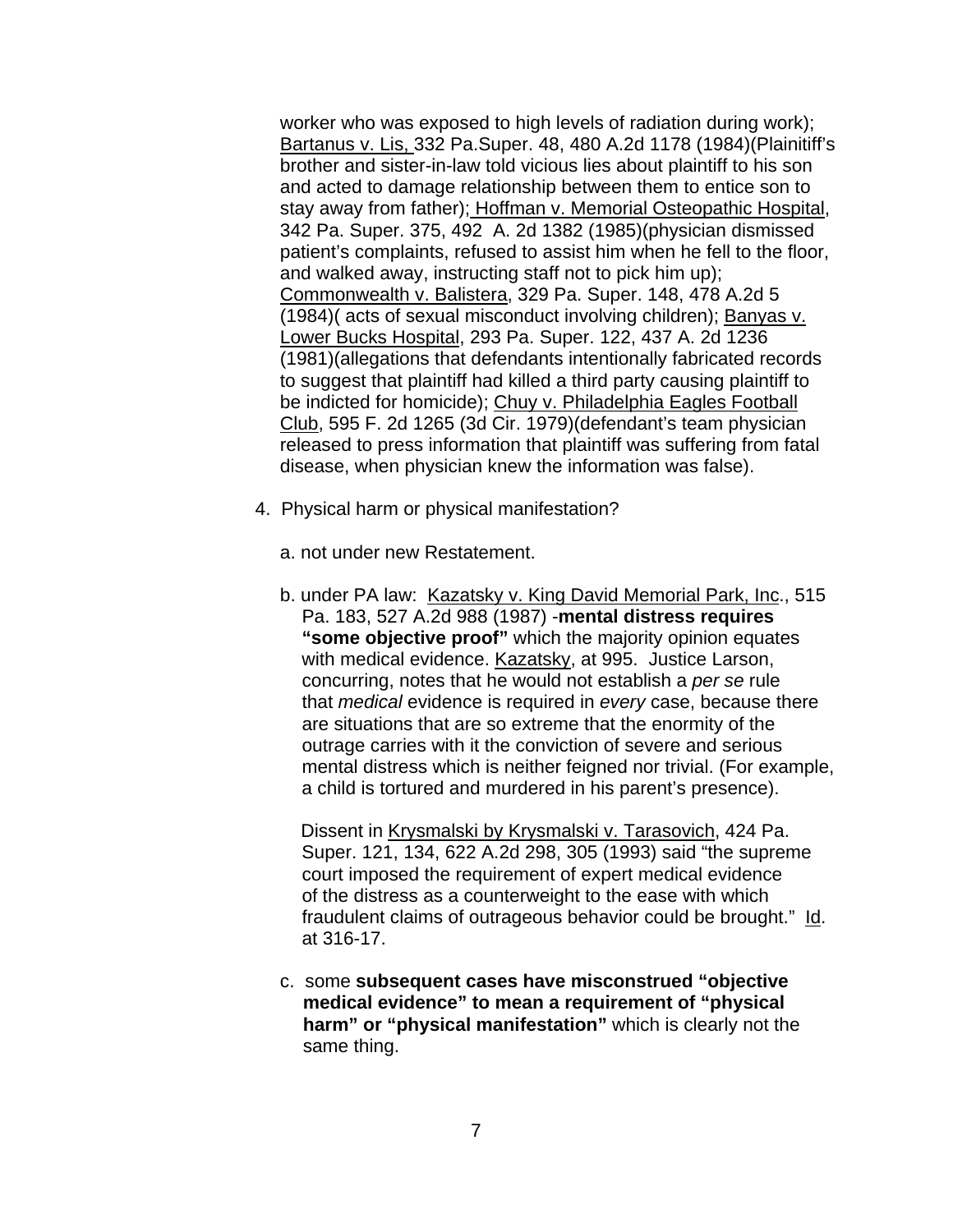See Johnson v. Caparelli, 425 Pa.Super. 404, 626 A. 2d 668 (1993)("Appellants have established the third element since their complaint contains the requisite allegations of physical harm"); Swisher v. Pitz, 868 A. 2d 1228, 1230 (Pa.Super.2005) ("a plaintiff must suffer some type of resulting physical harm due to the defendant's outrageous conduct.") (citing Fewell v. Besner, 444 Pa. Super. 559, 665 A. 2d 577, 582 (1995), which, in turn, erroneously cited to Kazatsky); Hart v. O'Malley, 436 Pa.Super. 151, 647 A.2d 542 (1994)(again, improperly citing Kazatsky, as well as Love v. Cramer, 414 Pa. Super. 231, 606 A. 2d 1175 (1992), a negligence case).

Compare Banyas v. Lower Bucks Hospital, 293 Pa. Super. 122 437 A. 2d 1236 (1981)(averment of physical harm required for negligent infliction of emotional distress but *not* for intentional infliction of mental distress); Com. v. Balisteri**,** 329 Pa.Super. 148, 478 A.2d 5 (1984)(bodily harm is not a prerequisite for recovering under the tort of *intentional* infliction of mental distress); Bonson v. Diocese of Altoona-Johnstown, 67 Pa. D. & C. 419, 438 (May 11, 2004)(adopting Feb. 2, 2004 opinion)(while physical harm may be evidence, it is not a necessary element; rather there must be some objective proof of severe emotional distress.)

- d. But emotional distress must be *severe* (vs. serious in NIED claims.)
- D . Presence requirement
	- 1. Pennsylvania law clearly follows the majority of jurisdictions which impose a "presence" requirement where the emotional disturbance is caused by the infliction of harm to a third party. See Taylor v. Albert Einstein Medical Center, 562 Pa. 176, 181, 754 A. 2d 650, 652 (2000)(mother of patient operated on by doctor who did not have consent to perform surgery was not present to observe the alleged outrageous conduct); Johnson v. Caparelli, 425 Pa. Super. 404, 625 A. 2d 668 (1993)(parents not present at time of sexual abuse). But see Bonson v. Diocese of Altoona-Johnstown, 67 Pa. C & C 419, 438 (May 11, 2004)(adopting Feb. 2, 2004 opinion) (outrageous conduct was directed at parents because diocesan officials encouraged parents to allow children to be in close proximity to abusive priests).
	- 2. current Restatement draft eliminates explicit mention of requirement in black letter statement of the law, comments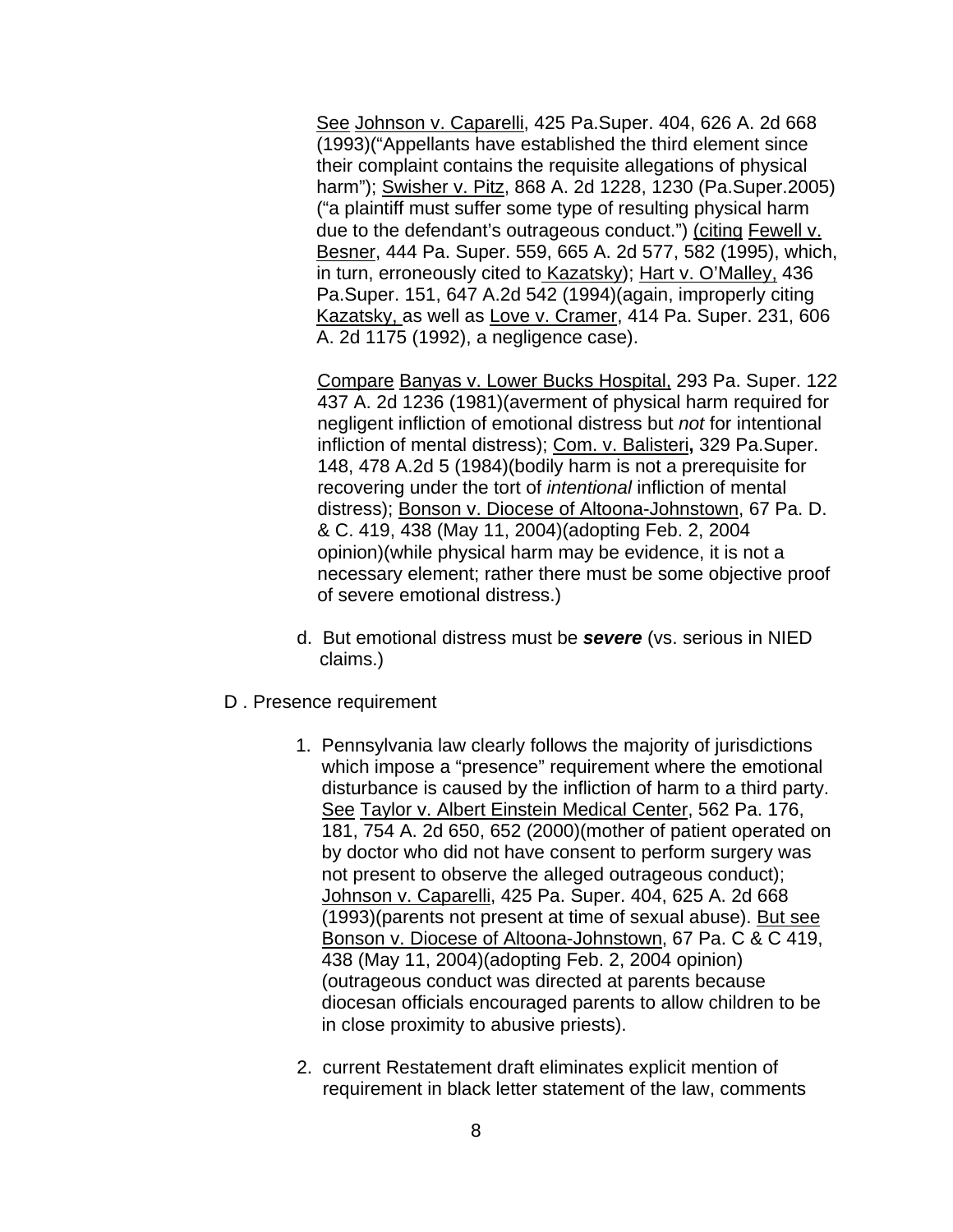"back door" the limitation

- 3. Also close relationship see Stoddard case, supra, where IIED case was dismissed because primary victim (left in road by defendant) was not related to plaintiffs whose car later ran over her body
- IV. Negligent Infliction of Emotional Distress
	- A. New Restatement formulation deals separately with "direct" vs. bystander claims:
		- 1. zone of danger –(Shumosky v. Lutheran Welfare Services of Northeastern PA, Inc., 784 A.2d 196 (Pa. Super. 2001) states it continues to exist as available in PA)
			- a. **new Restatement makes clear no requirement of impact; no requirement of physical injury or "physical manifestation**." – screening purpose served better by requirement of serious emotional harm, circumstances such that reasonable person would suffer serious emotional harm and credible evidence of such emotional harm.
			- b. "**immediate danger**" excludes exposure to toxic substances or "subclinical effects" that do not rise to level of current bodily injury BUT exception for AIDS.
				- i consistent with PA latent disease cases, such as pleural thickening in asbestosis cases; Doe?)
				- ii. Shumonsky distinguishes Doe, because requires *actual*  exposure to AIDs
		- 2. special relationship cases
			- a. PA –"compelling circumstances" or pre-existing duty. Armstrong v. Paoli Memorial Hospital, 430 Pa. Super. 36, 633 A.2d 605, 610 (1993)(contractual or fiduciary duty not found)(mistaken ID of accident victim),

 See e.g. Little v. York County Earned Income Tax Bureau, 333 Pa. Super. 8, 481 A.2d 1194 (1984) (plaintiff entitled to recover damages for mental distress and humiliation suffered when jailed as a result of Tax Bureau's negligent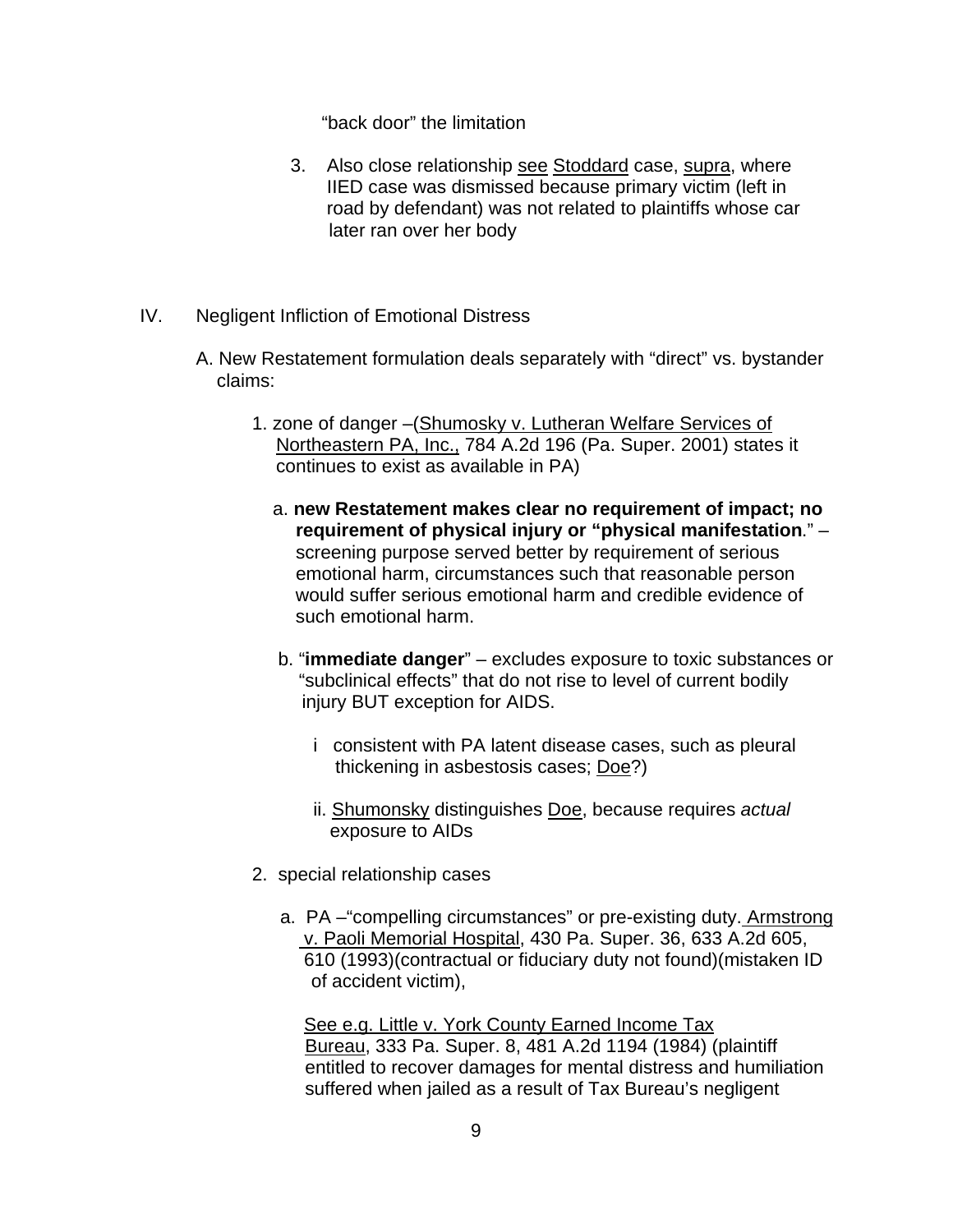breach of duty to public to provide correct information regarding payment of her taxes); Crivellaro v. PP&L, 341 Pa. Super 173, 491 A.2d 207 (1985) (negligent infliction of emotional distress claim permitted where plaintiff employee coerced by employer defendant to enter into drug and alcohol detoxification program); Vattimo v. Lower Bucks Hospital, Inc., 502 Pa. 241, 465 A.2d 1231 (1983) (plaintiff who set fire to room in mental health facility resulting in death of roommate and prosecution of plaintiff could maintain claim for mental distress damages against hospital for failure to adequately supervise even though plaintiff may have suffered no physical harm).

b. New Restatement speaks in terms of "designated categories of undertakings" and relationships where actor is in position of power or authority over another or in which serious emotional disturbance is likely, but does not clearly define.

- i. comments mention mistreatment of corpse, misinforming of death of relative, hospital losing infant, injury of fetus…. and negligent diagnosis!
- ii. Would **Armstrong or Doe** be decided differently under this formulation? What about sexual abuse cases?

## B. Bystander claims

;

- 1. Elements:
	- a. the plaintiff was located near the scene of the accident;

 b. the shock resulted from a direct emotional impact upon the plaintiff from the sensory and contemporaneous observance of the accident; and

 c. the plaintiff and the victim were closely related.

Sinn v. Burd, 486 Pa. 146, 170-71, 404 A.2d 672, 685 (1979).

2. "accident"- theory has been applied in malpractice context. See Love v. Cramer, 606 A. 2d 1175 (Pa. Super. 1992), where plaintiff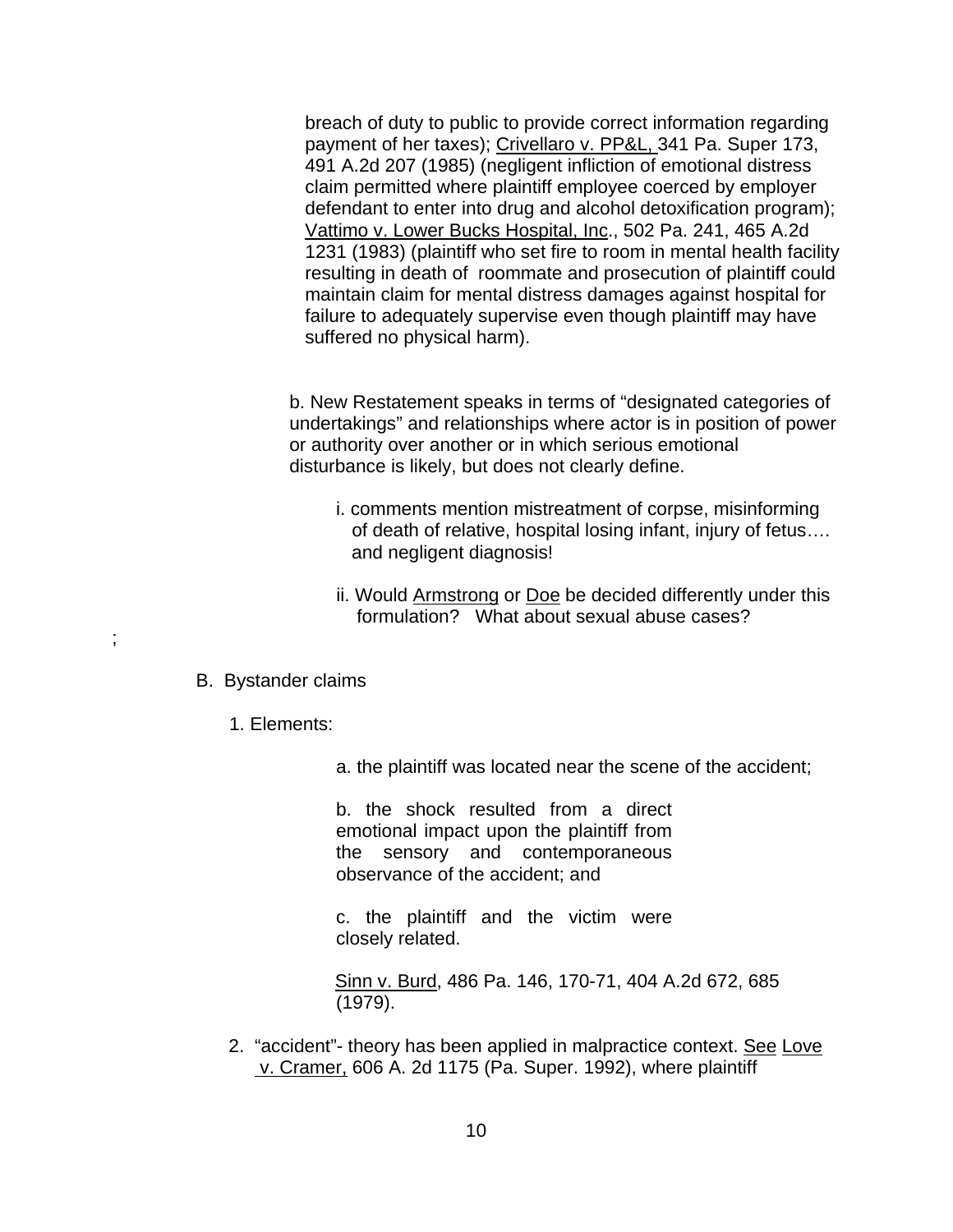observed negligent failure to treat her mother's heart condition *and* later witnessed her mother's heart attack.

- 3. **"discrete and identifiable traumatic event?"** language used in Love, but was clearly in context of discussion of whether plaintiff had experienced emotional shock from immediate and direct, contemporaneous observation, rather than distant and indirect, witnessing of aftermath Compare Mazzagatti v. Everingham by Everingham, 512 Pa. 266, 516 A. 2d 272 (1986) (parent arrives on the scene after accident); . Bloom v. Dubois Regional Medical Center, 409 Pa. Super. 83, 597 A. 2d 671 (1991)(husband arrived to to find spouse hanging from shoestrings in hospital's psychiatric unit).
	- a. **must be traumatic event, a "trigger," but not just death of loved one.** See Sinn v. Burd. 404 A.2d 672, 675 n. 3(Pa. 1979 ("Mrs. Sinn is not seeking damages to soothe her grief resulting from the loss of her child; instead, she seeks damages for the mental distress caused by the shock of actually witnessing her child being struck and killed. These damages are independent of her grief and bereavement.") BUT witnessing actual death not absolutely necessary. See Francart v. Smith, 2 Pa. D. & C.4th 585 (Chester Co. C. P. 1989)(death not a prerequisite for bystander recovery); Wein v. Dixon, Civ. NO. 96-01,744 (Lyc. Co. C. P. May 24, 1999)(Kieser, J.)
	- b. But "discrete" as in single moment?

Clearly not, based on Love (negligence and heart attack separated by six weeks) see also Neff v. Lasso, 382 Pa. Super. 487, 555 A. 2d 1304 (1989), (wife who did not view the actual accident, but saw a speeding vehicle heading for her husband's car, heard the collision and then immediately ran out of her home and viewed her husband unconscious on the lawn.) **"…to deny appellant's claim solely because she did not see the precise moment of the impact would ignore the plain reality that the** *entire incident* **produced the emotional injury..."**  (emphasis added). This language from Neff was quoted with approval in Krysmalski by Krysmalski v. Tarasovich, 424 Pa. Super. 121, 130-131, 622 A.2d 298, 303-304 (1993), decided after Love, in holding that a claim was stated even if the plaintiffmother was in a grocery store at the exact second of impact, but she heard the crash in the lot and knew that her children were at the scene.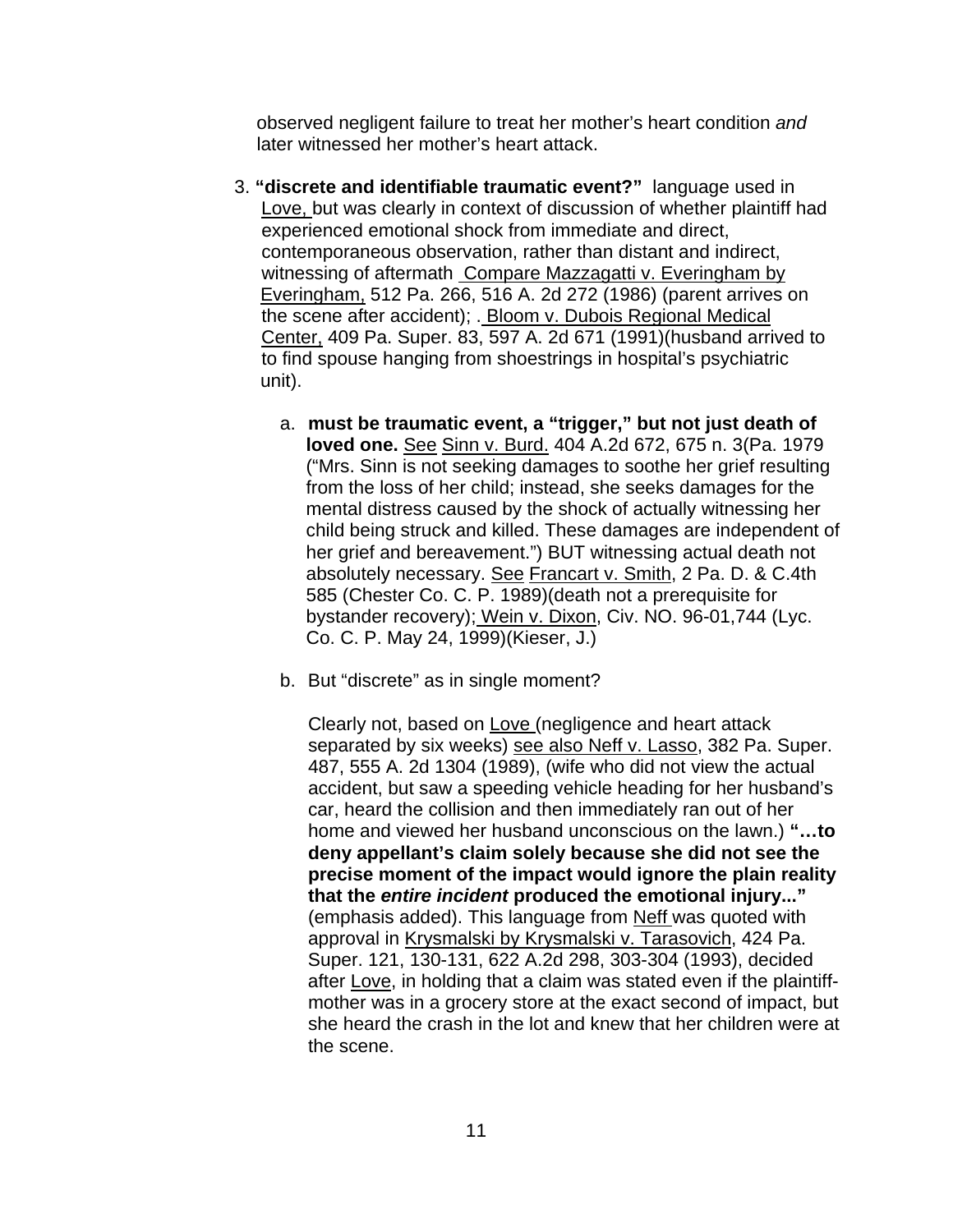c. **BUT compare Bloom**: "The gravamen of the observance requirement is clearly that the plaintiff….. must have observed the traumatic infliction of injury on his or her close relative at the hands of the defendant. The Supreme Court has drawn a line between cases involving observation of a traumatic event which has an immediate impact on the plaintiff and those not involving the observation of a traumatic event and where there is some **separateness between the negligence of the defendant and its ultimate impact on the plaintiff."** 

 "We have, for example, **denied recovery** to a plaintiff who allegedly experienced emotional distress in watching the slow progression of a horrible disease suffered by a close relative allegedly **because of acts by the defendants** which the plaintiff did not contemporaneously observe and *which caused no single identifiable traumatic* **event** that the plaintiff could observe."

d**. Not deteriorating condition** (creates "buffer").

See Bloom, above; Cathcart v. Keene Industrial Insulation, 324 Pa. Super. 123, 471 A. 2d 493 (1984)(no claim by wife for witnessing development of husband's asbestosis); Sonlin v. Abington Memorial Hospital, 748 A. 2d 213 (Pa. Super. 2000)(infant developed thrombosis from negligently placed catheter leading to leg amputation; parents informed of negligence and likely amputation 8 days before); Trimble Trimble v. Beltz, CV-98- 01720 (Lyc. Cty. C.P )(husband witnessed death from breast cancer),

- 4. contemporaneous *sensory* observation
	- a. Halliday v. Beltz, 356 Pa. Super. 375, 514 A. 2d 906 (1986) Husband and daughter were present in the hospital at time of negligently performed surgery but did not observe, therefore no recovery
	- b. need not actually be visual: see Neff v Lasso and Krysmalski, above. Neff did not hold that auditory alone would *necessarily* be sufficient.
	- c. Under Neff, the important and crucial element is the immediate and direct awareness of what had occurred. Cusmano v. Lewis, 55 Pa. D. & C.4th 1 (Westmoreland C. C. P. 2002) (parents did not witness shooting but fatally wounded child ran immediately from scene to parents and died in his father's arms.)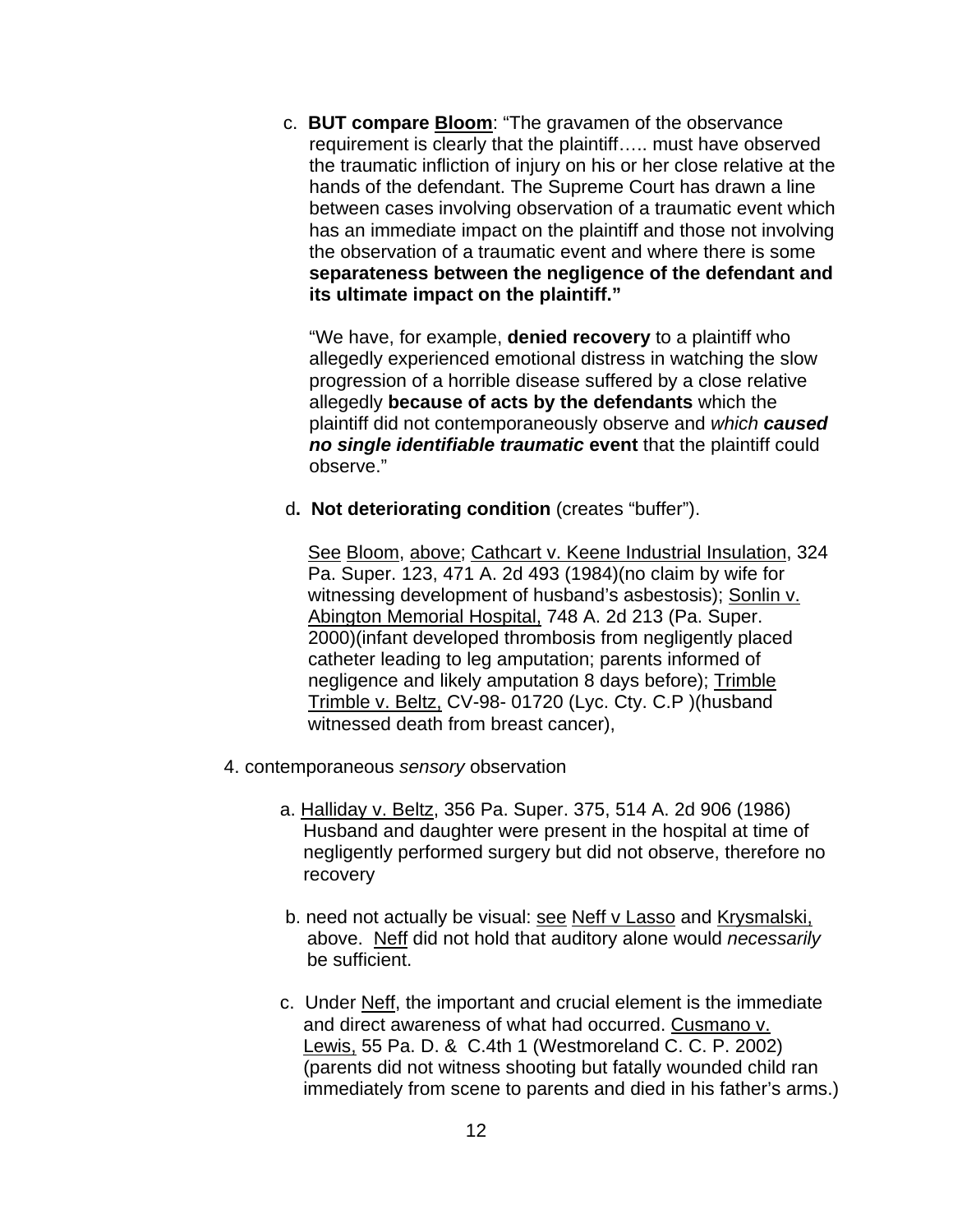- 5. But observe what? negligence v. aftermath
	- a. Bloom see above -- plaintiff only saw aftermath. "the alleged negligence of defendants was an omission and involved no direct and traumatic infliction of injury on wife by defendants, so that husband did not observe any traumatic infliction of injury on his wife at the hands of defendants."
	- b. But Love criticizes this formula ("Although it seems odd that the plaintiff must actually witness the negligent act itself and not just the resulting traumatic injury to the loved one, the law as it now stands dictates such a requirement") See also Sears v. Hershey Medical Ctr., 10 Pa. D. & C. 4<sup>th</sup> 182, 187 (Dauphin C. C. P. 1991)("Why do you have to see the speeding car?")
- 6. "awareness" or knowledge of negligence element
	- a. Trimble v. Beltz, CV-98- 01720 (Lyc. Cty. C.P. 11/12/99). observing negligence can only be traumatic if the plaintiff recognizes the negligence at the time?
	- b. Trimble cites Tiburzio-Kelly v. Montgomery, 452 Pa. Super. 158, 681 A. 2d 757 (1996), as support for the conclusion that the plaintiff must recognize the negligence at the time it is occurring, but Tiburzio was a case dealing with the question of whether a sensory and contemporaneous observance occurred, when plaintiff's his sensation was auditory only and he was not present in the room during his wife's caesarean section delivery. It did *not* hold that conscious recognition of *negligence* is a requirement. In *dicta* stated husband "was not aware of its [the screams] cause"
	- c. Trimble pointed to Love v. Cramer and fact that the plaintiff in that case had researched her symptoms. Timble, supra, at 10. The Court in Love, however, did not discuss that fact or make any ruling on that issue.
	- d. Furthermore, "negligence" is a legal term of art. Certainly, at the time a mother witnesses a car strike her child, she has no knowledge of whether the driver is in fact legally negligent. No one would seriously argue that recovery should be precluded without proof of such knowledge. See McElwee v. Leber, 57 Pa. D. & C.4th 378 (Lyc. C. C. P. 2002):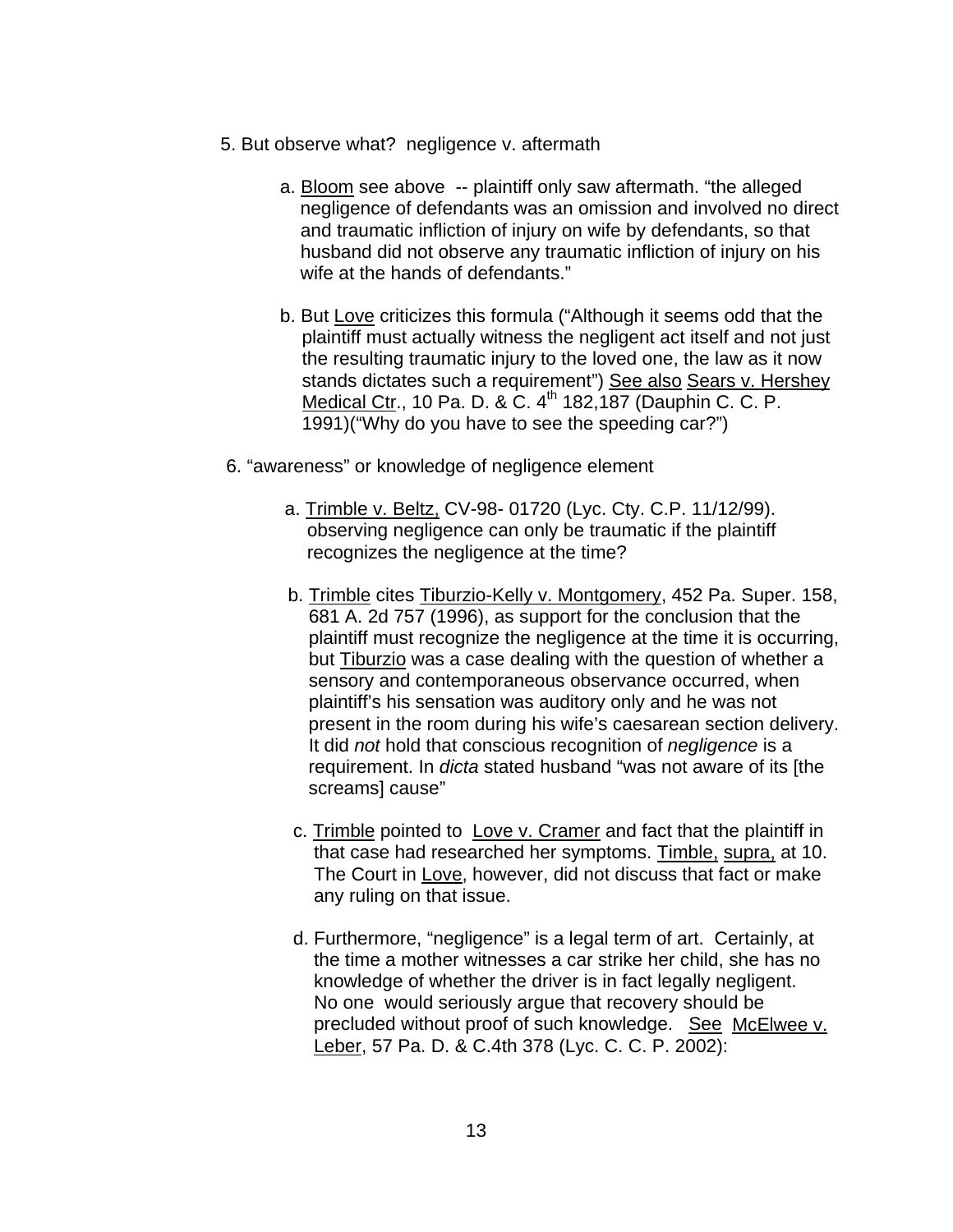"Whether or not a particular medical care provider acts negligently or not is always a difficult question. Indeed, in many cases, even experts disagree as to whether or not it is negligent. To put a burden on plaintiffs in a case such as this to be able to say that they were fully aware at the time the medical care was provided that it was negligent is unrealistic and also not required. What is required is that plaintiffs plead an awareness that what was happening to their daughter was wrong and that they recognized that there was something wrong or lacking at the time that the care was provided."

e. Judge Smith alludes in Trimble to the fact that that something less than actual knowledge or recognition of the conduct as "negligent" at the time it is occurring may be sufficient. Twice he speaks in terms of "suspicion:" **"The plaintiff cannot merely** *be there* **when the negligence occurs, without suspecting something is wrong, for there is nothing traumatic about that."** Trimble, supra, at 9 (emphasis in original) The Love decision, itself also talks about the plaintiff daughter's "concerns" – not her "knowledge." Love, supra at 1178.

## 7. close relationship

- a. In Sinn v. Burd, 404 A. 2d 672 (1979), the holding was not that the plaintiff must be a member of the victim's immediate family or even a blood relative, but rather that the claim must be analyzed to determine "whether plaintiff and the victim were closely related, as contrasted with an absence of any relationship or the presence of only a distant relationship." Id., 486 Pa. at 170, 404 A. 2d 672 at 685.
- b. Blanyar v. Pagnotti Enterprises, Inc. 451 Pa. Super. 269, 679 A. 2d 790 (1996)(cousin not closely related enough, although allegations of close personal friendship)
- C. Turner v. Beaver Medical Center, 454 Pa. Super. 645, 686 A.2d 830 (1996)(sisters; nothing that restricts "closely related" to a spouse, parent or child)
- d. Brown v. Beltz, allegations that son-in-law lived next door to father-in-law, saw daily, and served as father figure, permitted to survive preliminary objections.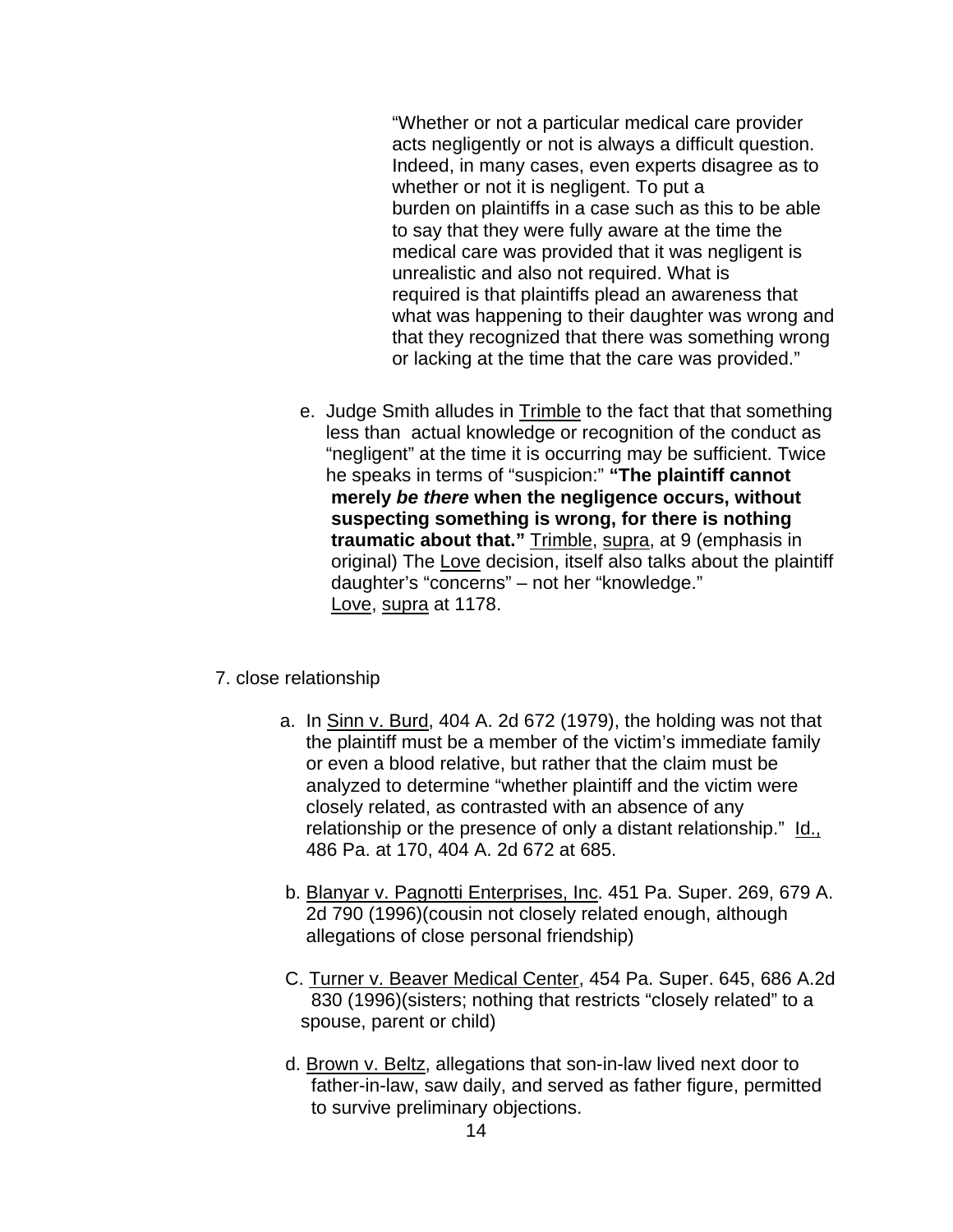- e. Restatement draft requires close *family* member but does not define and speaks of a "functional" test, particularly in light of social trend toward "new nuclear families" outside of formal legal family ties. Therefore, "live-in" companion may qualify but not babysitter?
- 8. physical manifestation?
	- a. Love seemed to accept as a requirement:

"A review of Pennsylvania case law also makes plain that a plaintiff must allege physical harm to sustain an action for negligent infliction of emotional distress. *See Sinn v. Burd, supra Banyas v. Lower Bucks Hospital,* 293 Pa. Super. 122, 437 A. 2d 1236 (1981) *Houston v. Texaco, Inc.* 371 Pa. Super. 399, 538 A. 2d 502(1988). The amount of harm that must be alleged, however, is not as clear." (BUT see Sinn v. Burd comment below)

b. The line of cases imposing a "physical harm" standard are based upon Section 436A of the Restatement of Torts (Second), which states that if negligence results in emotional disturbance alone, without bodily harm or other compensable damage, the tortfeasor is not liable for such emotional distress. Comment c to this Section distinguishes "transitory, *non-recurring* physical phenomena... such as dizziness, vomiting and the like… ," that may accompany an emotional disturbance, but which "do not amount to any substantial bodily harm," **§436A,comment c**, from more **tangible and continuing effects**, noting that

> [L]ong continued nausea or headaches may amount to physical illness, which is bodily harm, and even long continued emotional disturbance, as for example in the case of repeated hysterical attacks, or mental aberration may be classified by the courts as illness, notwithstanding their mental character.

Id., Comment c.

c. Therefore, the **courts have looked for allegations that denote harm of a more substantial and continuing nature rather than merely the temporary physical reactions** that are sometimes exhibited at times of severe fright, shock, grief or humiliation. See e.g., Krysmalski v. Tarasovich, 622 A. 2d 298, 317-18, 424 Pa. Super. 121, 158(1993)(allegation that plaintiff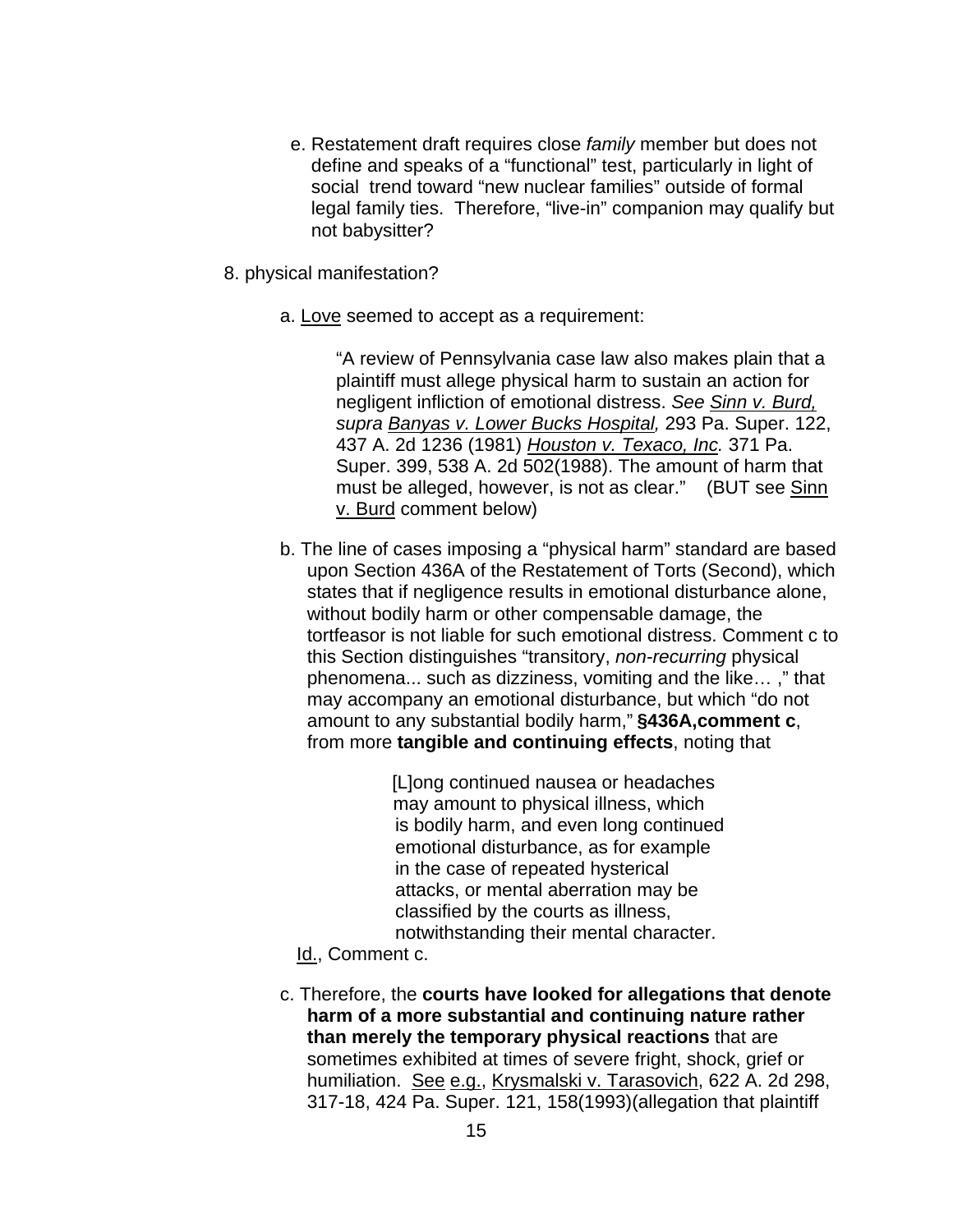was physically sickened as she viewed her injured children is transitory, but additional averments of severe depression, acute nervous condition, flashbacks and nightmares, inability to sleep, which "are or may be of a serious and permanent nature" met the test)(dissent); Kelly v. Resource Housing of America, Inc., 614 A. 2d 423, 426 & 427-8, 419 Pa. Super. 393, 400 & 402-3 (1992)(allegation of nausea and illness "at the scene" not sufficient, in contrast to allegations in Love of continuing depression, nightmares and anxiety). Cases collected from other jurisdictions and cited with approval in Crivellaro v. Pennsylvania Power & Light, 341 Pa. Super. 173, 491 A. 2d 207(1985) refer to depression, nightmares, nervousness, insomnia and hysteria as physical symptoms warranting recovery. Id. at 180, 491 A.2d at 210.

 Accord Brown v. Philadelphia College of Osteopathic Medicine, 674 A. 2d 1130, 1137 (Pa. Super. 1996).

d. medical evidence?

Compare Brown v. Philadelphia College*,* 449 Pa. Super. 667, 674 A. 2d 1130(1996) (plaintiff met her burden of proving emotional distress with psychiatric report) with Krysmalski v. Tarasovich, 424 Pa. Super. 121, \_\_\_\_, 622 A. 2d 298, 305 (1993)(**no medical evidence was necessary** to make out *bystander* claim **for negligent infliction of emotional distress)**.

 In Krysmalski, plaintiff did not testify but evidence was that she was hysterical at the scene and unstable and distraught at the hospital thereafter. The majority cited the Supreme Court's decision in Kazatsky as requiring medical evidence **for intentional** infliction of emotional distress claims **only:** 

 "…medical evidence is not required in an action for damages for negligent infliction of emotional distress. Our Supreme Court has held *that where a bystander witnesses injury to a close relative, the contemporaneous observance and close relationship guarantee the veracity of the claim….* In contrast [to IIED claims], the *Kazatsky* Court noted that it 'endorsed an recovery for serious mental distress to situations where a reasonable person normally constituted would be unable to adequately cope with the mental distress engendered by the circumstances of the event.' "

 Krysmalski by Krysmalski v. Tarasovich, 424 Pa. Super. 121, 134, 622 A.2d 298, 305 (1993) See also, dissent in Krsymalski, id. at 316-317, distinguishing NIED claims from IIED claims, explaining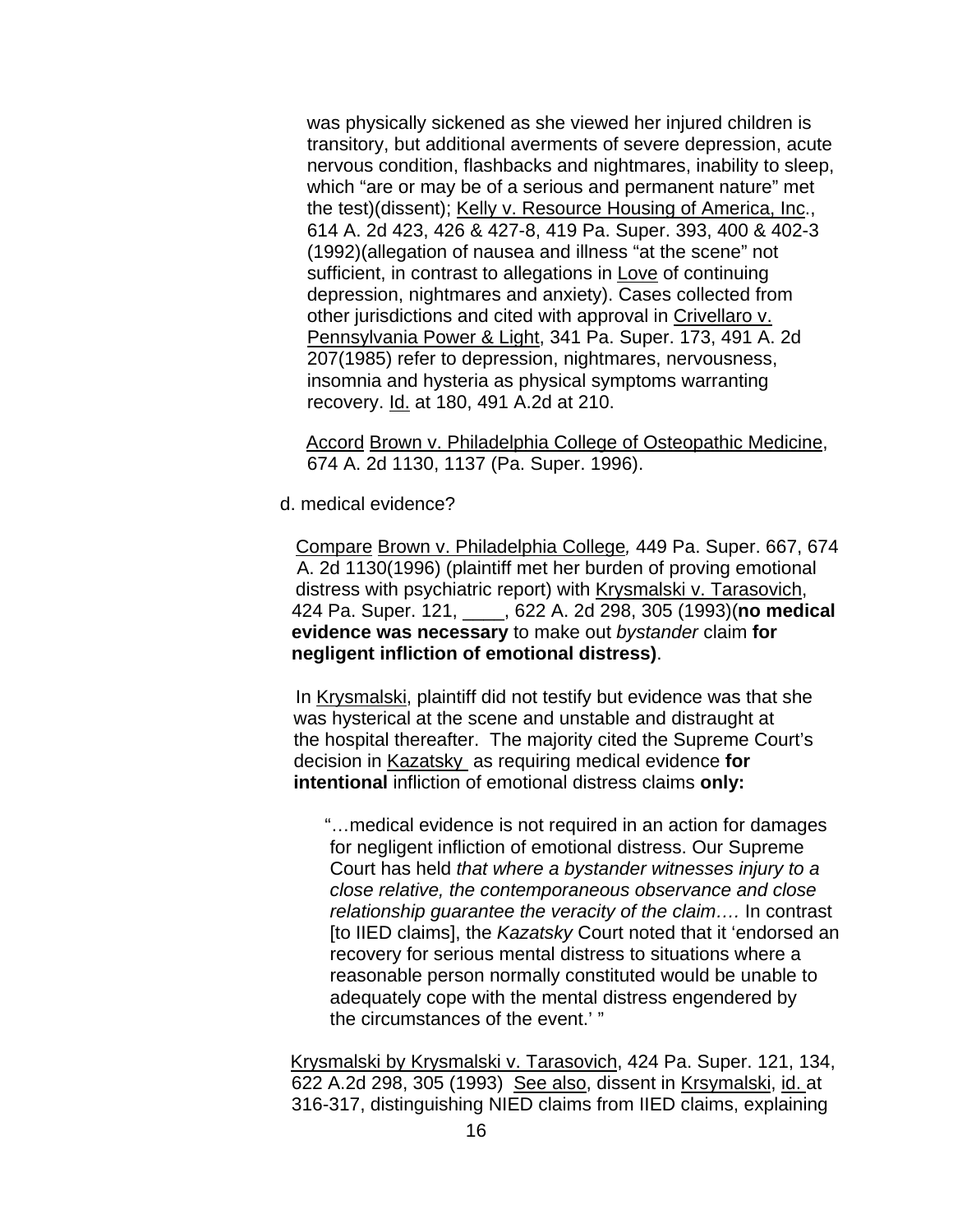that " the supreme court imposed the requirement of expert medical evidence of the distress as a counterweight to the ease with which fraudulent claims of outrageous behavior could be brought." But no similar need in bystander claims. Id. at 316-17.

"The teaching of Krysmalski is either that physical harm/physical manifestations are no longer required in conjunction with an emotional distress claim or that evidence that one is 'noticeably and severely' affected, 'unstable and distraught,' and is in a 'hysterical state' are sufficient physical manifestations of injury." Gnan v. Schmidt, 35 Pa. D. & C.4th 299 (Elk C. C. P. 1996)

e. Furthermore, the requirement of physical manifestation is inconsistent with Sinn v Burd, which explicitly held that physical manifestations of emotional distress were not a prerequisite to recovery. "psychic injury is capable of being proven despite the absence of a physical manifestation of such injury." Sinn v. Burd, 486 Pa. at 160, 404 A. 2d at 679. The requirement of resulting physical injury (physical manifestation), "like the requirement of physical impact, should not stand as another artificial bar to recovery but merely be admissible as evidence of the degree of mental or emotion distress suffered." Id.

 f. **Restatement draft: Bystander recovery not limited to case in which the emotional disturbance has caused illness or other bodily manifestations**. Other elements (contemporaneous observation; close relative) provide sufficient basis to have confidence in genuineness of mental distress.

- V, Consortium claims –emotional elements
	- A. evidence of emotional impact on family member-

Although consortium does not equal recovery for emotional distress, evidence of the emotional impact on a family member *may* be admissible as proof of the *value* of the loss of society and companionship:

- 1, losses alleged are *personal* to the uninjured spouse, Darr Construction Co. v. Workmen's Compensation Appeal Bd.,552 Pa. 400, 408,715 A. 2d 1075, 1079-80 (1998),
- 2. the court must review the extent of the *deprivation to the spouse* and the *disruption to the spouse's family life*. Nudelman v. Nudelman, 436 Pa. Super. 44, 56, 647 A. 2d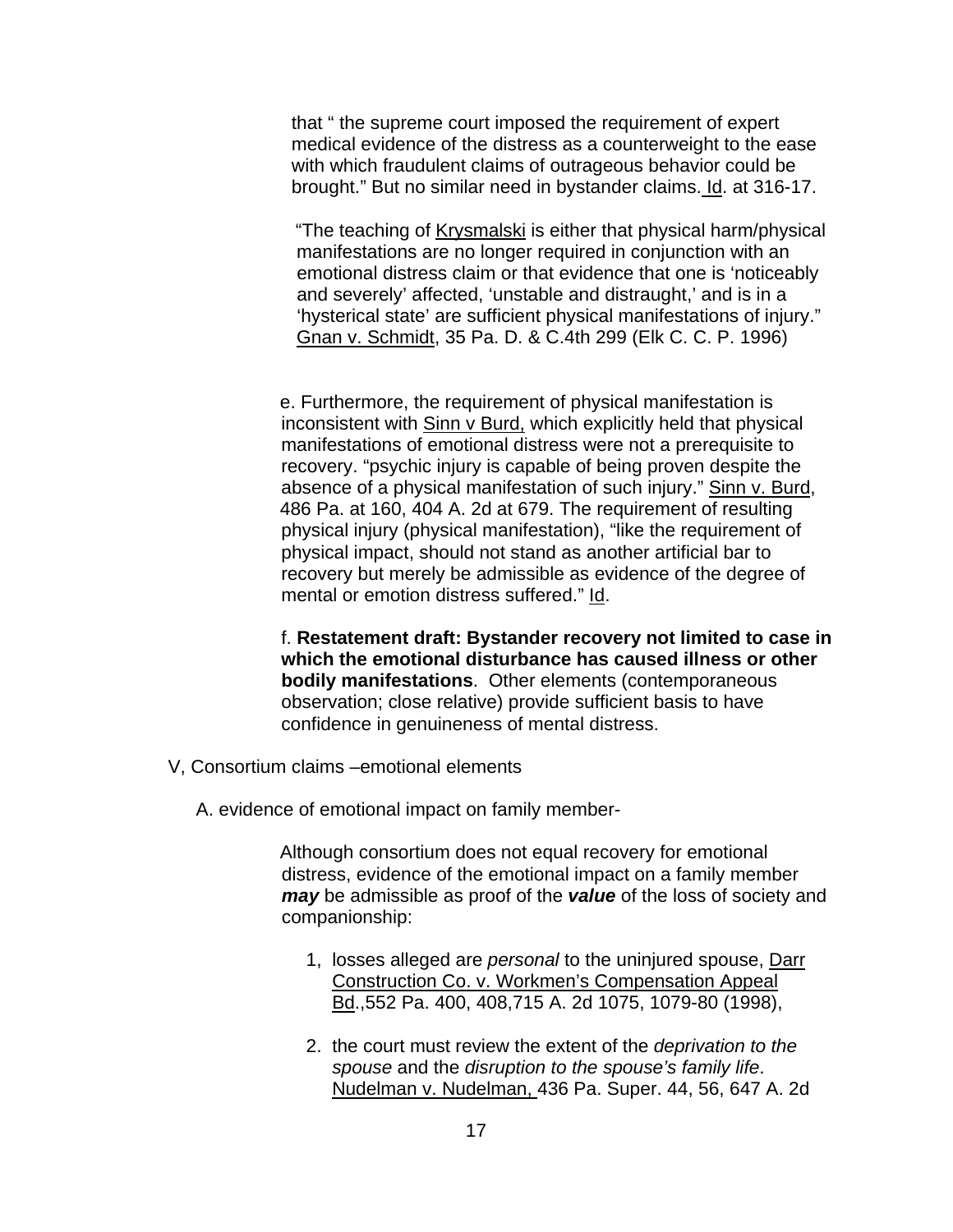233, 239 (1994); Burns v. Pepsi-Cola, 353 Pa. Super. 571, 576, 510 A. 2d 810, 813 (1986)( Damages for loss of consortium have no market value) although in most formulations of this language, the words "caused by the loss of services performed" are added to the directive. Compare language in Burns, supra, and Belardinelli v. Carroll, 773 F. Supp. 657, 661(D. Del. 1991)(applying Pa. Law) with Nudelman, supra.<sup>1</sup>

- 3. Cases have also considered evidence showing the impact of the event/accident/injury *on the uninjured spouse's condition* after the event in order to measure the loss. Barnes v. United States, 516 F. Supp. 1376 (W. D. Pa. 1981); , Reuter v. United States, 534 F. Supp. 731 (W.D. Pa. 1982); Belardinelli v. Carroll, 773 F. Supp. 657 (D. Del. 1991), Zimmerman v. Baker-Perkins, 707 F. Supp. 778, 780 (E. D. Pa. 1989)(wife evidence existed that stress and strain of injury caused some marital discord).
- 4. Ergo, the *emotional* impact would be relevant, but the closer one comes to testimony relating purely to emotional distress, divorced from changes in conduct, family life, etc., the more likely it is that a court would sustain an objection to the evidence as an "back door" attempt to introduce "stand alone" emotional distress on the part of a family member.

 $\overline{a}$ 

 $1$  On the other hand, proof of the services, affection, etc. provided by the injured spouse prior to the tort is not an absolute requirement. It has been held that the fact of marriage is itself enough to support a recovery, because of the jurors' familiarity with the "ordinary affairs of life." Neuberg v. Bobowicz, 401 Pa. 146, 154, 162 A. 2d 662, 666(1960):

That services in the ordinary sense were not rendered at all would be immaterial and irrelevant, except as the fact might, under some circumstances, tend to show a want of conjugal regard and affection and thereby mitigate the damages.

Id. at 665; Samuel v. Sanner, 198 F. Supp. 609, 612 (W.D. Pa. 1961). Proof of loss of consortium can be inferred from the facts surrounding the marriage without direct evidence on the point, and a plaintiffspouse is not required to testify. Ball, supra, 625 A. 2d at 655 (cancer-stricken wife did not testify, but jury could reasonably have concluded from the whole record that Mr. Ball suffered from shortness of breath from pleural thickening that inhibited his normal activities including his ability to provide companionship and services to his wife.) See also Burns, supra, at 813.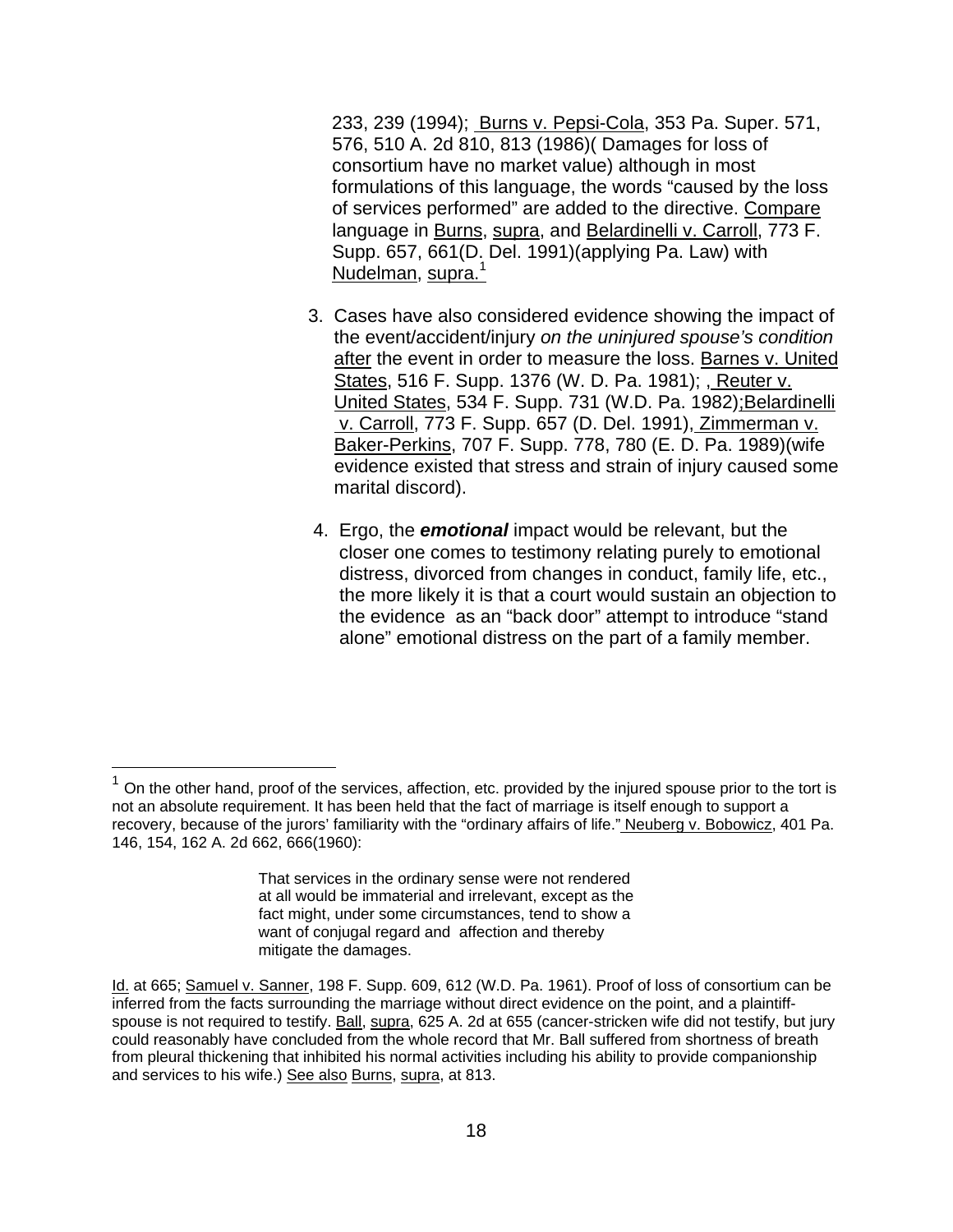- B. parent/child issues in death actions.
	- 1. It is has long been the law that a minor child may recover compensation for the *value* of the parent's services in the superintendence, attention to and care of his family and the education of his children of which they have been deprived by his death." Gaydos v. Domabyl, 301 Pa. 523, 530, 152 A. 549, \_\_\_\_ (1930). See also Machado v. Kunkel, 804 A.2d 1238 (Pa.Super. 2002)( Under Pennsylvania law, a child can recover in a wrongful death action for the loss of companionship, comfort, society and guidance of a parent) citing Steiner by Steiner v. Bell Telephone Co., 358 Pa. Super. 505, 510, 517 A. 2d 1348, 1356 (1986) aff'd. 518 Pa. 57, 540 A.2d 266 (1988).
	- 2. Obviously, there is an emotional element involved: the value of a mother's housekeeping services, for example, certainly cannot be placed on the same footing as a cleaning lady for hire. See Spangler v. Helm's New York-Pittsburgh Motor Express, 396 Pa. 482, 485, 153 A. 2d 490, 492 (1959).
	- 3. majority is not a dividing line for purposes of recovery for loss of services. See also Gaydos, supra, 301 Pa. at 537.
	- 4. Therefore, damages may be available for adult children not as an *emotional* loss, that is, "solatium" in the sense of grief and mental anguish, but rather as a *pecuniary* loss, for the *services* of guidance, tutelege and companionship that continued even though the decedent's children had reached majority, see discussion in Burchfield v. M.H.M. Partnership, 43 Pa. D. & C. 4<sup>th</sup> 533 (Bradford Co. C. P. 1999), if a factual predicate can be established that the relationship continued and services were provided on a regular basis. See Saunders v. Consolidated Rail Corp., 632 F. Supp. 551, 553 (E. D. Pa. 1986)("services gifts, education, training and advice can all be elements of an individual's pecuniary loss" if received with frequency).
	- 5. Judge Kieser has found the converse to be true, also, in Blair Mehta, 67 Pa. D. & C.4th 246 ( Lyc. C. C.P. 2004); followed in DiGregorio v. Glenn O. Hawbaker Inc. 71 Pa. D. & C.4th 263 (Butler C. C. P. 2004), and allowed recovery under the Wrongful Death Statute for the loss of the society and comfort that a deceased adult child would have afforded his parents, not in the sense of emotional pain and sense of loss caused